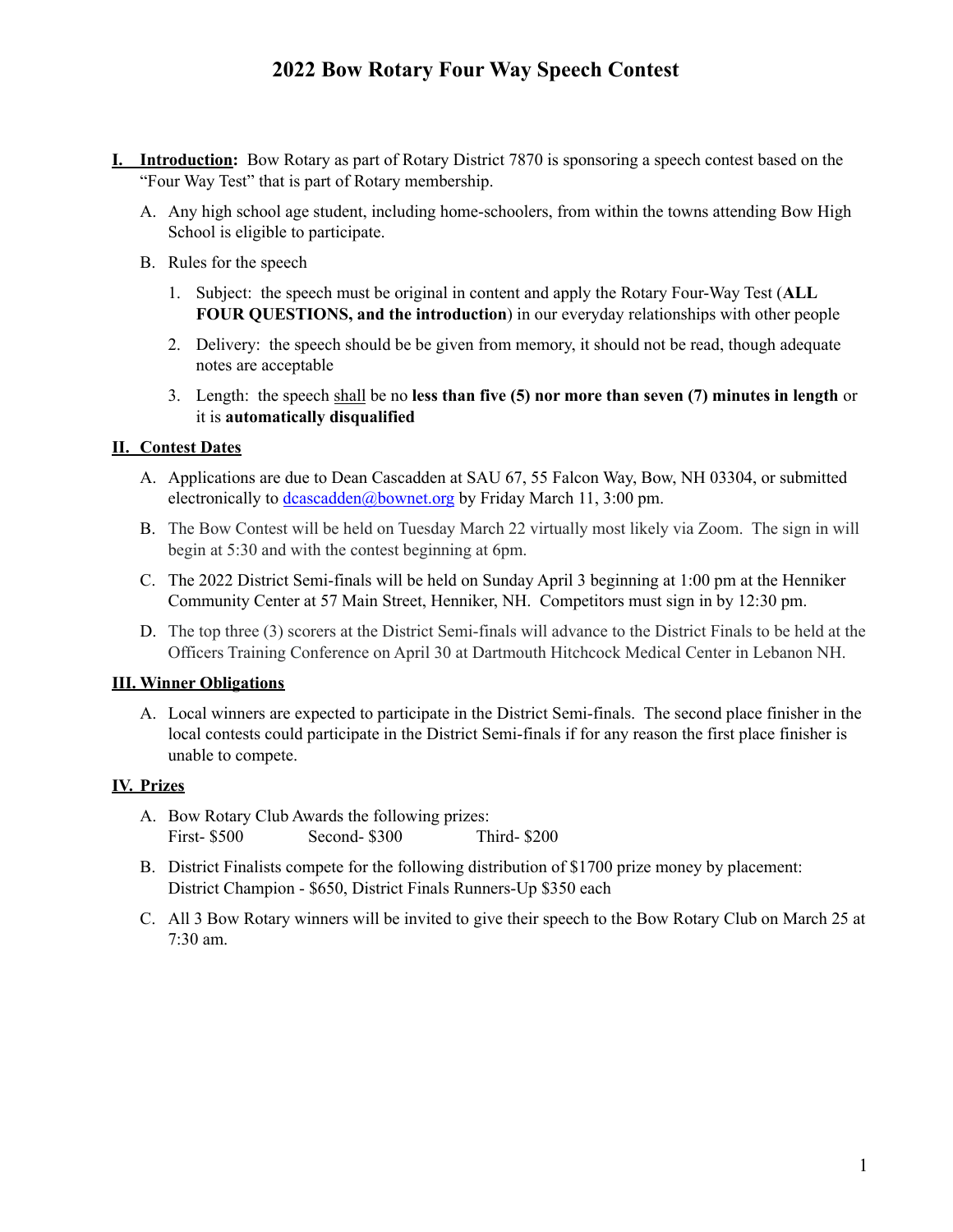## **CONTESTANT APPLICATION**

- **I.** Contestants must be high school age students, including home-schoolers, from within Rotary District 7870.
- **II.** Contestants must be supplied the following items at the time they apply to the contest:
	- A. A copy of the Four-way Test (see below)
	- B. A copy of this page
	- C. A copy of the rules for the contest
	- D. A copy of the judges' scoring sheet

### **III.** The speech;

- A. THE SPEECH SHOULD NOT BE READ, BUT ADEQUATE OUTLINE NOTES MAY BE USED
- B. THE SPEECH MAY BE DELIVERED PARTLY OR ENTIRELY FROM MEMORY
- C. THEY MUST SPEAK FOR NOT LESS THAN FIVE (5) MINUTES NOR MORE THAN SEVEN (7) MINUTES. TIME IS OF THE ESSENCE
- **IV.** A contestant must prepare his or her own speech based on the Four-Way Test, showing **ALL FOUR (4)** of the questions as applied to his or her life or a segment of society and demonstrate its impact.
- **V.** Contestants must be prepared to attend any additional District 7870 contests for which they become eligible.
- **VI.** Contestant Information:

| <b>Applicant's Name:</b>                                                                                                         | and the contract of the contract of the contract of the contract of the contract of the contract of the contract of |
|----------------------------------------------------------------------------------------------------------------------------------|---------------------------------------------------------------------------------------------------------------------|
| <b>Mailing Address:</b>                                                                                                          |                                                                                                                     |
| E-Mail:<br><u> 1989 - Johann Barn, amerikansk politiker (</u> † 1908)                                                            |                                                                                                                     |
| School:<br><u> 1989 - Johann Barbara, martin amerikan basal dan berasal dalam basal dalam basal dalam basal dalam basal dala</u> | Grade: $\qquad \qquad$                                                                                              |
|                                                                                                                                  | Sponsoring Rotary Club: The Bow Rotary Club, Bow NH http://www.bowrotary.org                                        |

**The Rotary Four-Way Test:**

**Of the things we think, say and do:**

- **1) Is it the truth?**
- **2) Is it fair to all concerned?**
- **3) Will it build goodwill and better friendships?**
- **4) Will it be beneficial to all concerned?**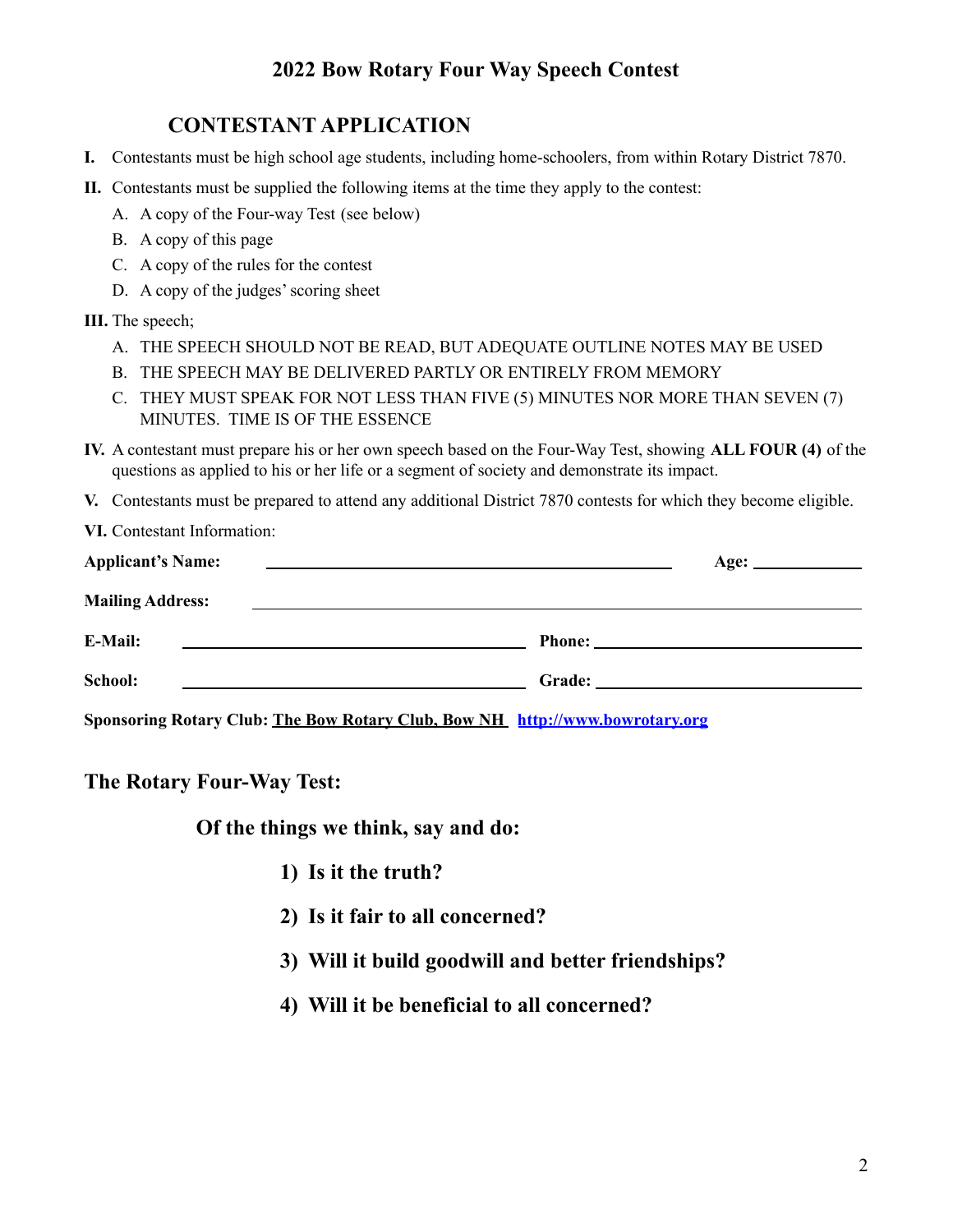## **Contest Rules**

- 1. Contestants must complete an application and submit it to Dean Cascadden by 3/10/22.
- 2. Contestants must sign in to the competition with the registrar at least 15 minutes prior to the start.
- 3. Scoring of the contest is blinded. Each speaker is given a number and no names should be mentioned until all of the speeches have been given. Speakers must refrain from giving their name during the presentation. Speakers will be called in by number to make their presentations, and may stay to hear others after theirs is given.
- 4. A timekeeper will display cards showing time that has elapsed. The minimum time is five minutes and the maximum time is seven minutes. Violating the time limit is grounds for disqualification. The timekeeper shall give an appropriate visual signal to each speaker to mark the 5-minute time, then 6 minutes, then 6 minutes 30 seconds and 6 minutes 45 seconds.
- 5. The registrar shall compile a list of all contestants, check each contestant upon arrival at the contest and allow each contestant to draw a speaking order number, which shall also be the assigned number for the judges' scoring. The registrar shall keep the listing of numbers and names, which shall not be made known to the judges, timekeeper or scorer(s) until they have completed all contest score sheets and time recording.
- 6. Judges are responsible for independently evaluating each speaker as to each element on the score sheet during or immediately after each contestant has spoken. The next speaker should not begin until all judges have completed scoring a contestant. Judges should not add the numbers of the scoring elements, but hand the score sheet to the scorer. Changing a scoring element after the initial completion is not recommended, except for serious error.
- 7. After the completion of each contestant's speech, the scorer(s) should obtain the score sheet from each judge. The scorer(s) will then add the scores from each element to obtain a total score for each judge, and then compute the average score of the judges, which will be the basis for selecting a winner. In case of a tie average score, judges and scorer(s) should attempt to break the tie by determining which contestant scored highest on the Four-Way Test element (judges' score sheet "Content A") as averaged.
- 8. At the completion of all speeches, the judges shall receive from the timekeeper any time violations. The judges and scorers will have a discussion to ensure that there are no errors in scoring or calculating. Judges should all confer concerning any violation or issue. The judges shall determine appropriate penalties for any contest violations by majority vote.
- 9. Once the scoring has been completed, the judges and scorer(s) should obtain the name that corresponds to each contestant's number and provide the highest ranked scores to the moderator.
- 10. Students with the highest three scores will receive a monetary award and be invited to give their speech to the Bow Rotary Club on Friday March 27 at 7:30 am. The winner will be expected to compete in the District Semi-Finals, and possibly finals.